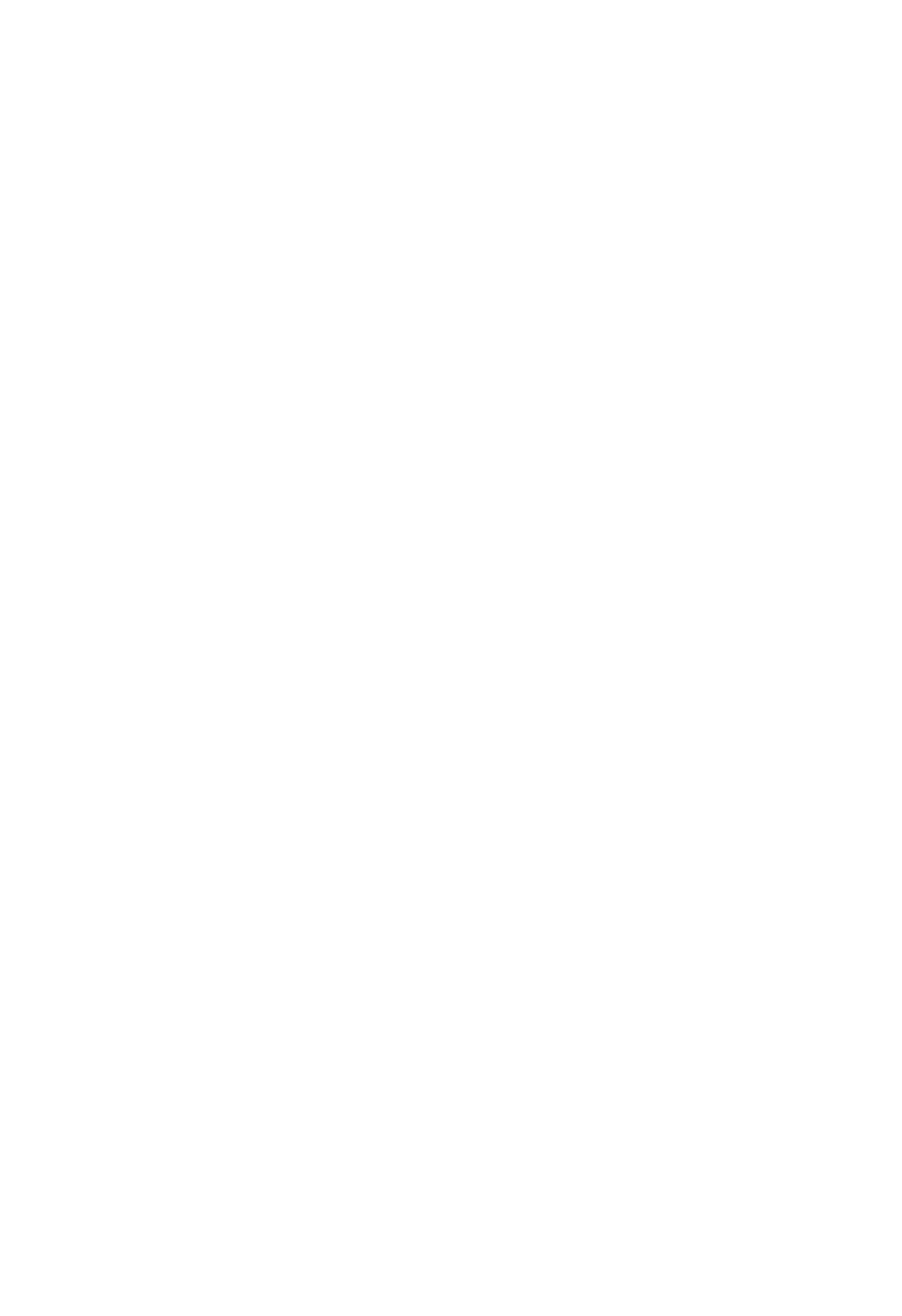### **OPTIME C1**

**Features** OPTIME C1 is an easy to use and economical solution for automatic single point lubrication. OPTIME C1 represents a further expansion of the Schaeffler OPTIME system developed for the condition monitoring of rolling bearings and integrates the lubricators of series CONCEPT1.

> During the development of the system, particular attention was paid to the very simple commissioning process, smooth expandability and wide range of possible uses. The effort on the part of the user was kept as low as possible for each individual process step. As a result of these characteristics, Schaeffler OPTIME is particularly suitable for the automated and economical monitoring and lubrication of a large number of machines.

Digital Service The overall solution is a combination of hardware (lubricator, cartridge) and the corresponding software (Digital Service), which can be accessed using the Digital Service Tenant, and enables the user to display the current status of the lubricator (for example, the fill level of the cartridge, battery capacity) at any time on a mobile device or in a browser. This allows optimum planning of maintenance activities and helps to prevent failures due to defective lubrication.

#### Advantages Advantages of OPTIME C1:

- $\Box$  status of the lubrication devices can be checked at any time and from anywhere
- economical and reliable relubrication
- $\blacksquare$  reliable lubrication reduces the number of failures and downtimes
- $\Box$  hidden costs are avoided, as regular maintenance and inspection rounds are no longer required
- $\Box$  extended bearing life as a result of optimised and controlled lubrication
- $\Box$  guided and simple installation, commissioning and maintenance.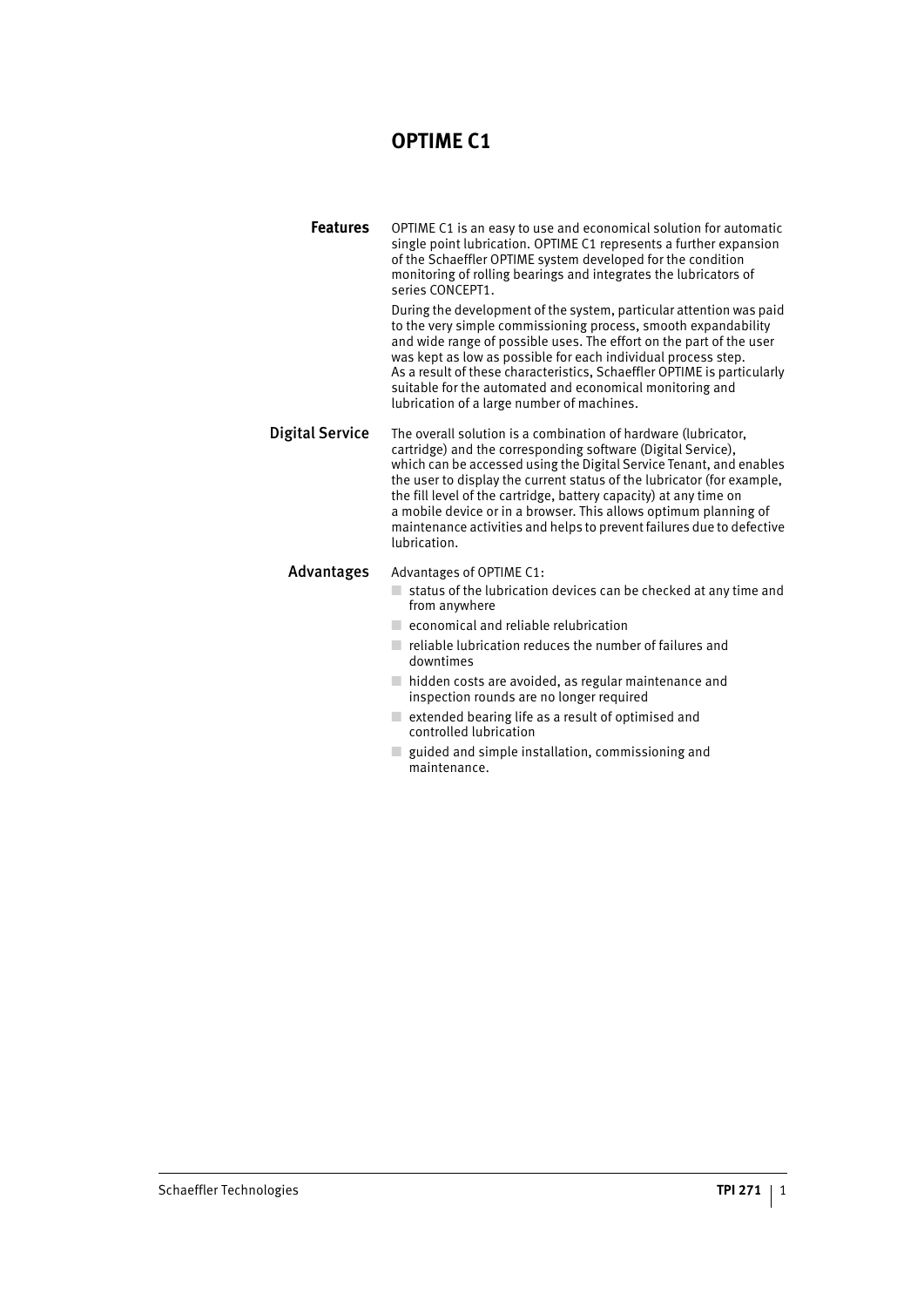## **OPTIME C1**

Product features Product features of OPTIME C1:

- status and fill level information at a glance
- $\Box$  automatic alarm activation in the event of unusual operating conditions
- $\Box$  simple commissioning and adjustment of the settings for each lubricator
- optimised maintenance and routing
- pressure build-up to 10 bar
- rapid cartridge replacement possible, as the cartridge is screwed directly onto the OPTIME C1
- user guidance available in several languages
- battery pack included



*Figure 1* OPTIME C1 with battery pack

Ordering designation, ordering number

| Article                | Ordering number   | Ordering designation     |
|------------------------|-------------------|--------------------------|
| <b>OPTIME C1</b>       | 096687592-0000-10 | OPTIME-LW-C1#N10         |
| Battery pack           | 096687606-0000-10 | OPTIME-LW-C1.BATTERY#N10 |
| Digital Service        | 096927089-0000    | OPTIME-DIGSERV-LUB       |
| Digital Service Tenant | 095259724-0000    | OPTIME-DIGSERV-BASEFEE   |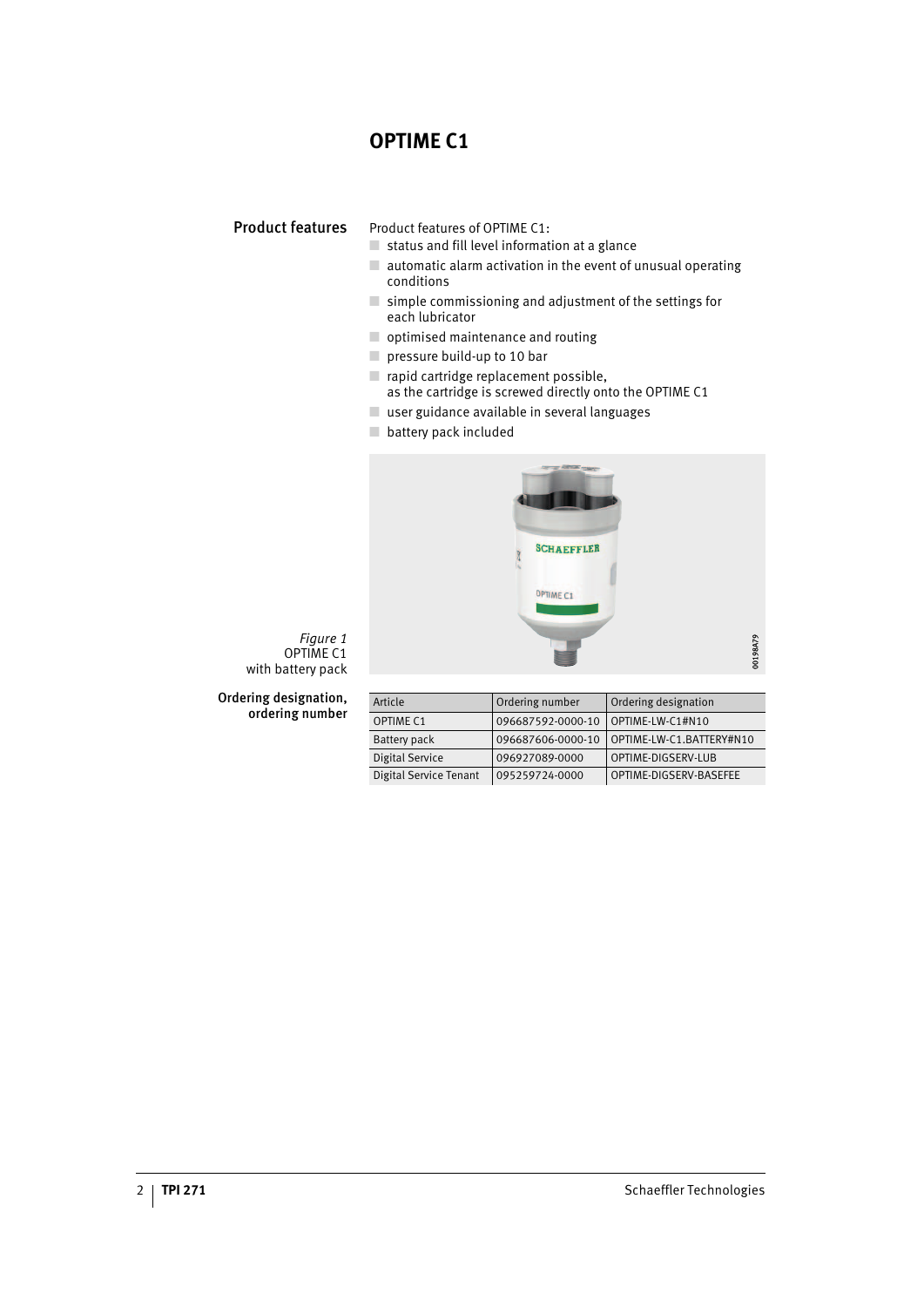#### Technical data **OPTIME C1**

| Designation                                                            |                        | Unit                                       |
|------------------------------------------------------------------------|------------------------|--------------------------------------------|
|                                                                        |                        |                                            |
|                                                                        | Electro-<br>mechanical |                                            |
|                                                                        | $\leq 10$              | bar                                        |
| Metering volume per lubrication interval                               | $\approx 0.5$          | cm <sup>3</sup>                            |
| Metering volume per day<br>(dependent on size and setting of CONCEPT1) |                        | cm <sup>3</sup>                            |
| Commissioning                                                          |                        | $\overline{a}$                             |
|                                                                        |                        |                                            |
| Dispensing time (steplessly adjustable)                                | 1 up to 12             | months                                     |
|                                                                        | 60 or 125              | cm <sup>3</sup>                            |
| Grease                                                                 | $\leq$ NLGI 2          |                                            |
| Oil                                                                    | >68                    | $mm^2/s$                                   |
|                                                                        |                        |                                            |
|                                                                        | 2,4                    | GHz                                        |
|                                                                        | 100                    | m                                          |
|                                                                        |                        |                                            |
| Power supply (battery pack)                                            |                        | $\vee$                                     |
|                                                                        | 2,3                    | Ah                                         |
|                                                                        |                        |                                            |
| Mounting position (battery pack)                                       | As required            |                                            |
|                                                                        | $G^{1/4}$              |                                            |
|                                                                        | PET                    |                                            |
|                                                                        | $\approx 0,25$         | kg                                         |
| Duration                                                               | $\overline{2}$         | years                                      |
| Number of<br>emptying operations                                       | 10                     |                                            |
|                                                                        | 10                     | pieces                                     |
|                                                                        |                        |                                            |
|                                                                        | <b>IP68</b>            |                                            |
|                                                                        | $-10$ up to $+55$      | °C                                         |
| Temperature<br>(protect from direct sunlight, (recommended)            | $+20 \pm 5$            | ۰c                                         |
| Humidity                                                               | $\leq 65$              | %                                          |
|                                                                        |                        |                                            |
| <b>CF</b><br>Radio Equipment Directive 2014/53/EU                      |                        |                                            |
|                                                                        |                        | Value<br>0,17 up to 8,3<br><b>NFC</b><br>6 |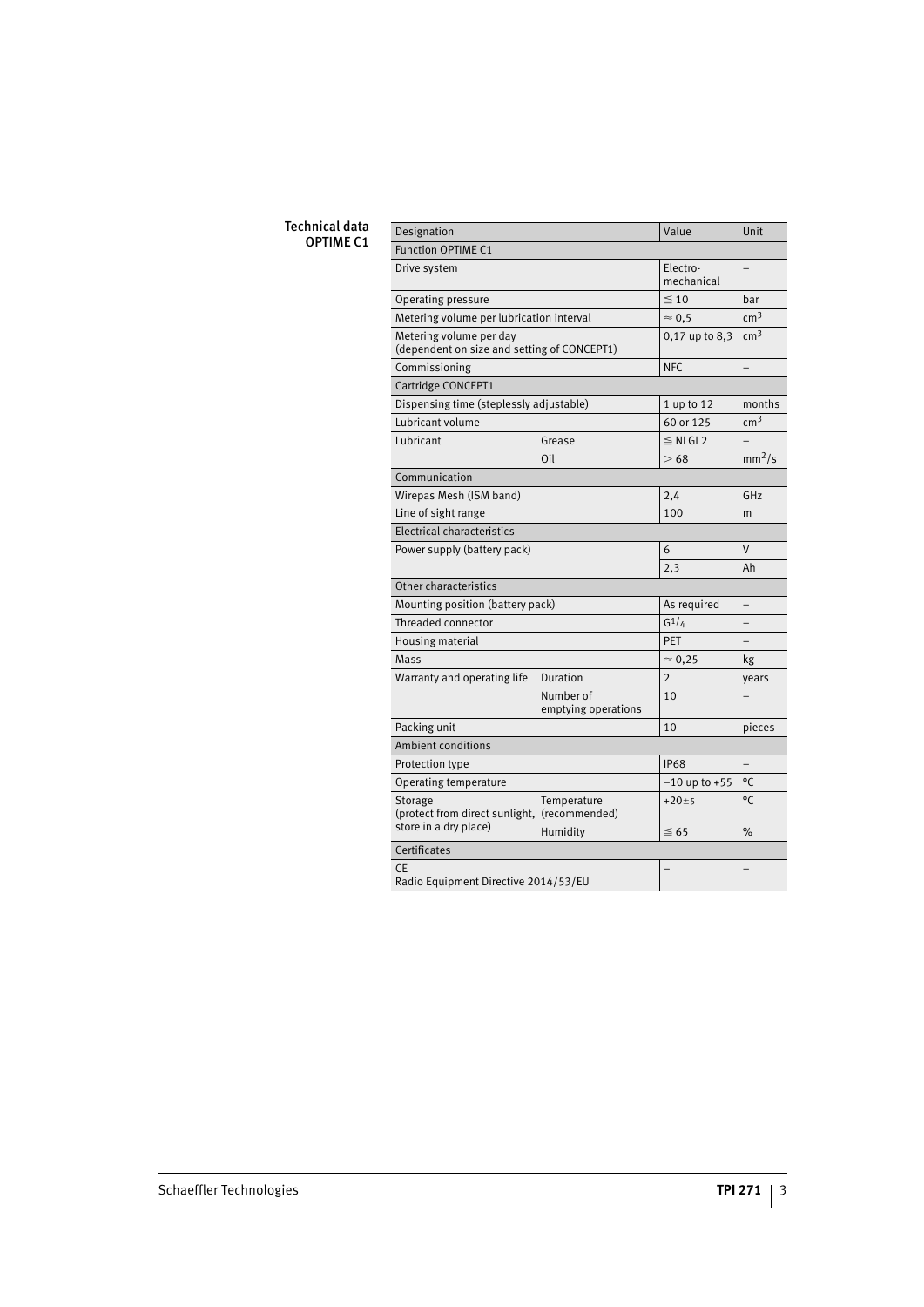### **OPTIME C1**

#### Technical data Gateway

| Designation                                                                                   | Value                                                               | Unit           |  |  |
|-----------------------------------------------------------------------------------------------|---------------------------------------------------------------------|----------------|--|--|
| Communication                                                                                 |                                                                     |                |  |  |
| Wirepas Mesh (ISM band)                                                                       | 2,4                                                                 | GHz            |  |  |
| 2G. LTE CAT M1<br>(other options available with installed<br>local LTE stick: GSM, UMTS, LTE) |                                                                     |                |  |  |
| WiFi                                                                                          | 2,4                                                                 | GHz            |  |  |
| Ethernet RI45                                                                                 |                                                                     |                |  |  |
| SIM card format                                                                               | Micro-SIM (3FF)                                                     | $\overline{a}$ |  |  |
| Electrical characteristics                                                                    |                                                                     |                |  |  |
| Power consumption                                                                             | 30                                                                  | VA             |  |  |
| Power supply AC                                                                               | 85 to 264                                                           | $\vee$         |  |  |
| Frequency                                                                                     | 47 to 440                                                           | Hz             |  |  |
| Ambient conditions                                                                            |                                                                     |                |  |  |
| Protection class                                                                              | <b>IP66</b>                                                         | $\overline{a}$ |  |  |
| Operating temperature                                                                         | $-20$ to $+50$                                                      | $^{\circ}$ C   |  |  |
| Storage Temperature                                                                           | $-40$ to $+85$                                                      | $^{\circ}$     |  |  |
| Humidity                                                                                      | 20 to 90                                                            | $\%$           |  |  |
| Dimensions, mass                                                                              |                                                                     |                |  |  |
| Length                                                                                        | 180                                                                 | mm             |  |  |
| Width                                                                                         | 130                                                                 | mm             |  |  |
| Height                                                                                        | 81                                                                  | mm             |  |  |
| Mass                                                                                          | $\approx$ 1.2                                                       | kg             |  |  |
| Certificates                                                                                  |                                                                     |                |  |  |
| CE (EU directive 2014/53/EU),<br>FCC, SRRC, IC, RCM, Anatel, NTC, NBTC,<br>SIRIM, WPC         | <b>Current certifications</b><br>https://www.schaeffler.de/std/1F8A |                |  |  |

#### Ordering designation, ordering number for gateway

| Ordering designation           | Ordering number   | <b>SIM</b>               | LTE |  |  |
|--------------------------------|-------------------|--------------------------|-----|--|--|
| Asia-Pacific (excluding China) |                   |                          |     |  |  |
| OPTIME-GATEWAY-T               | 095239022-0000-10 | $\bullet$                |     |  |  |
| OPTIME-GATEWAY-T-NOSIM-EU-AP   | 095761314-0000-10 | $\overline{\phantom{0}}$ |     |  |  |
| Brazil, Malaysia               |                   |                          |     |  |  |
| OPTIME-GATEWAY-T               | 095239022-0000-10 |                          |     |  |  |
| OPTIME-GATEWAY-T-NOSIM-EU-AP   | 095761314-0000-10 | $\overline{\phantom{0}}$ |     |  |  |
| China                          |                   |                          |     |  |  |
| OPTIME-GATEWAY-T-CN            | 096883790-0000-10 | $\bullet$                |     |  |  |
| OPTIME-GATEWAY-T-NOSIM-CN      | 096883804-0000-10 | $\overline{\phantom{0}}$ |     |  |  |
| Europe                         |                   |                          |     |  |  |
| OPTIME-GATEWAY-T-LTE-EU        | 095970223-0000-10 | ●                        |     |  |  |
| OPTIME-GATEWAY-T-LTE-NOSIM-EU  | 096354984-0000-10 | $\overline{\phantom{0}}$ |     |  |  |
| <b>USA</b>                     |                   |                          |     |  |  |
| OPTIME-GATEWAY-T               | 095239022-0000-10 | ●                        |     |  |  |
| OPTIME-GATEWAY-T-NOSIM-EU-AP   | 095761314-0000-10 |                          |     |  |  |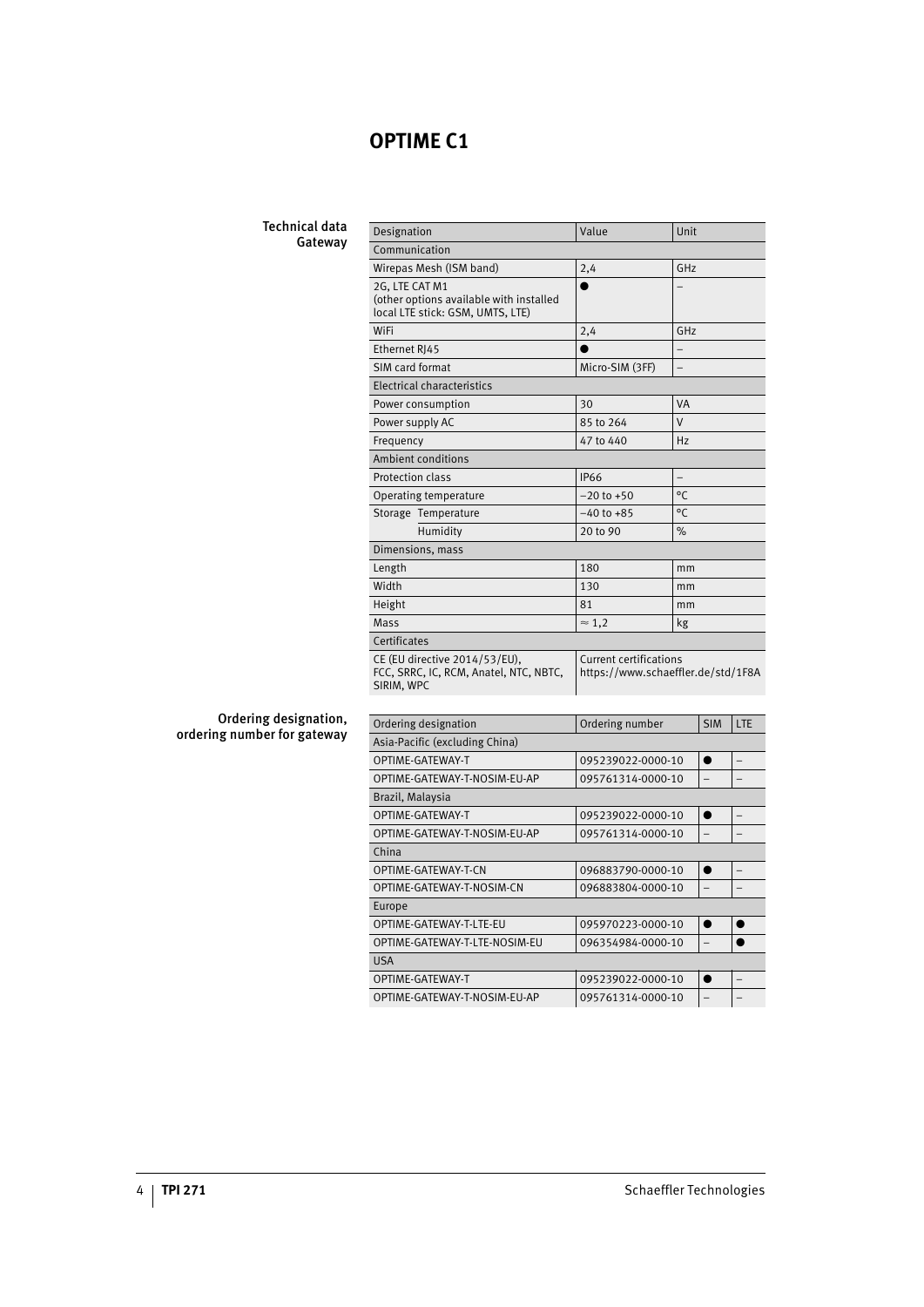